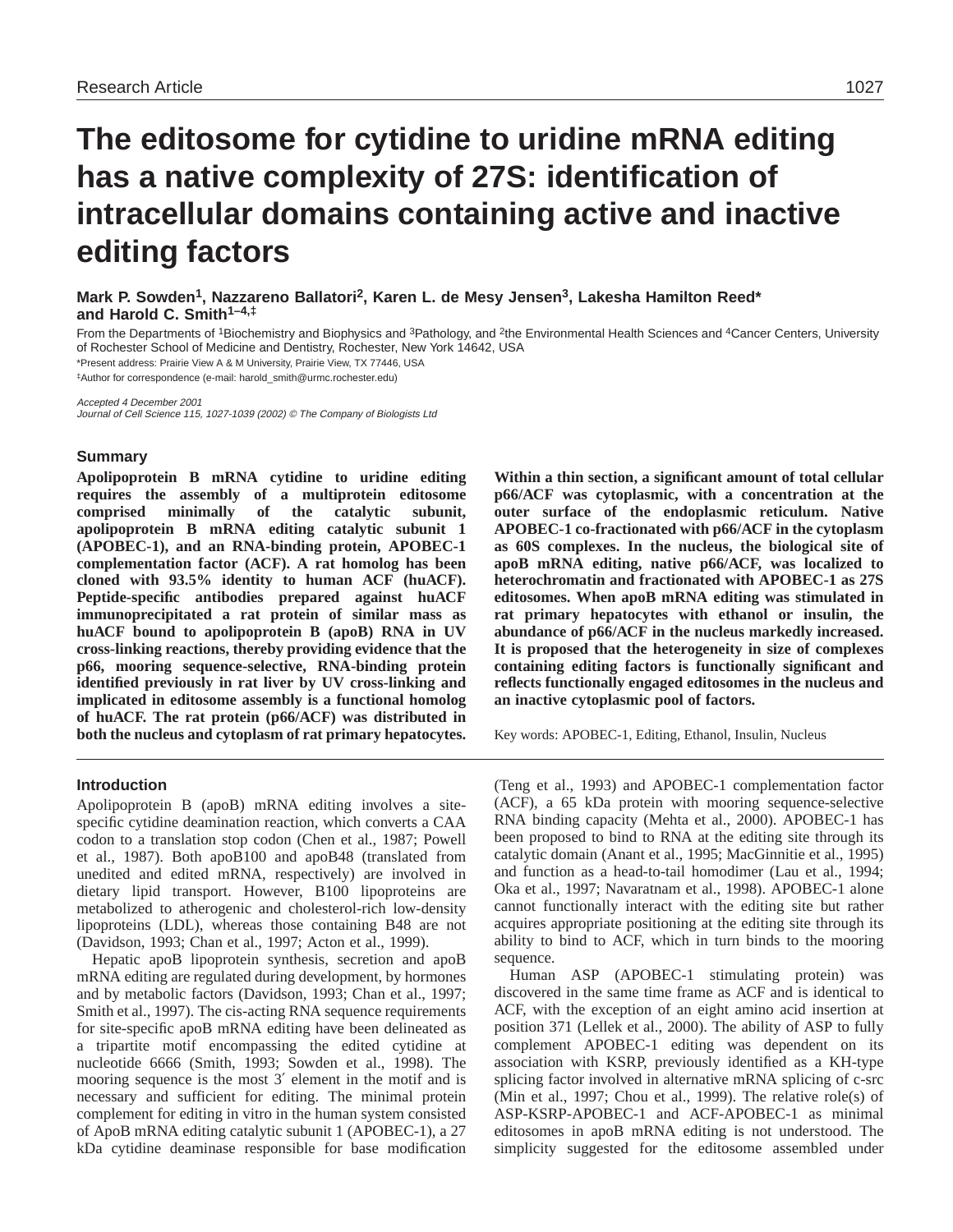defined in vitro conditions contrasts significantly with the aggregate size of 27S (predicted to be ≥500 kDa) observed for editosomes assembled in extracts (Smith et al., 1991; Harris et al., 1993; Yang et al., 1997a). In this regard, multiple proteins have been proposed to interact with APOBEC-1 and modulate its editing activity (Lau et al., 1990; Harris et al., 1993; Navaratnam et al., 1993; Schock et al., 1996; Lau et al., 1997; Yang et al., 1997a; Greeve et al., 1998; Blanc et al., 2001). The composition and functional organization of the regulated apoB mRNA editosome therefore remains an open question.

ApoB mRNA editing occurred during or immediately after pre-mRNA splicing (Lau et al., 1991; Sowden et al., 1996) and metabolic stimulation of editing activity has been shown to occur in the nucleus (Yang et al., 2000). These data showed that apoB mRNA editing is a nuclear event. The intracellular distribution of APOBEC-1 and ACF have only been studied in transfected cells (Yang et al., 1997b; Yang et al., 2000; Blanc et al., 2001). These studies showed that recombinant APOBEC-1 and ACF were distributed in both the nucleus and cytoplasm of hepatoma cells. Editing normally does not occur in the cytoplasm. However, overexpression of APOBEC-1 in transfected cells induced editing of cytoplasmic apoB mRNA (Yang et al., 2000), and cytoplasmic extracts from normal hepatocytes supported apoB mRNA editing under the conditions of the in vitro assay (Harris et al., 1993). Taken together, the data suggested that the apoB mRNA editing factors are distributed in both the nucleus and cytoplasm of hepatocytes but that these populations may not be functionally or structurally equivalent, or both.

We report the molecular cloning of the rat homolog to ACF (p66/ACF) and show that it is p66, the mooring sequenceselective RNA-binding protein proposed to be involved in editing site recognition and editosome assembly (Harris et al., 1993; Navaratnam et al., 1993). Cytoplasmic p66/ACF was associated with the exterior surface of the endoplasmic reticulum and localized to heterochromatic regions in the nucleus. Sedimentation analysis revealed p66/ACF-APOBEC-1 as cytoplasmic 60S complexes and nuclear 27S editosomes. These studies suggest that the observed heterogeneity in editosome higher-order structure is subcellular-compartment specific and hence functionally significant.

## **Materials and Methods**

#### Cells and culturing conditions

Rat primary hepatocytes were isolated from male Sprague-Dawley rats (200-250 g body weight) as described previously (Van Mater et al., 1998) and cultured in type I collagen-coated plastic dishes (Becton Dickinson, Bedford, MA) in Weymouth's 752/1 media (Sigma Chemical Co., St Louis, MO) lacking insulin. Ethanol (AAPER Alcohol and Chemical Co., Shelbyville, KY) or porcine insulin (Sigma) at final concentrations of 0.45% and 10 nM, respectively, were added 16-24 hours after plating cells, and cells were cultured for an additional 6 hours.

#### Molecular cloning of p66/ACF

A lambda gt11 rat liver cDNA library (Clontech, Palo Alto, CA) was screened under moderate stringency with random hexamer primed, radiolabeled full-length human ACF (huACF) cDNA. Two clones were identified after tertiary level screening that corresponded to the 5′ 600 bp and 3′ 650 bp of ACF. To isolate the middle portion of rat ACF, 3′ RACE was performed on Marathon rat liver cDNA (Clontech)

according to the manufacturer's recommendations. Three identical 1.1 kb clones were isolated that overlapped both 5′ and 3′ lambda clones. The DNA sequence of rat ACF was verified by sequencing of RT-PCR products from rat liver poly A+ RNA. P66/ACF cDNA was subcloned into a modified *pcDNA*III vector such that it was expressed with a hexa-histidine motif and tagged with haemagglutinin (HA) and V5 epitopes at the 5′ and 3′ termini, respectively. The rat p66/ACF cDNA encodes 586 amino acids.

To produce recombinant protein, p66/ACF cDNA encoding a Cterminal 6His and HA-tag was subcloned into the yeast vector pYES 2.0 and under galactose-inducible control. Pelleted yeast were resuspended in an equal volume of 50 mM Tris, pH 8.0, 250 mM KCl, 10% glycerol, 5 mM MgSO4, 2 mM β-mercaptoethanol, 1 mM PMSF, 5 µg aprotinin/ml (USB, Cleveland, OH), 5 µg leupeptin/ml (USB), 0.5 µg pepstatin (USB), 2 mM benzamidine and 1 g of alumina Type 305 powder (Sigma) per 5 ml yeast suspension added before freezing in liquid nitrogen.

Frozen yeast suspension was ground extensively in a porcelain mortar and pestle under liquid nitrogen, thawed and digested with 5 µg/ml DNase I (37°C, 20 minutes). Extracts were adjusted to 300 mM NaCl and cleared supernatants adsorbed to nickel affinity resin (Qiagen, Valencia, CA) according to the manufacturer's protocol. Adsorbed resins were washed sequentially with 1 M NaCl, 0.4% Triton X-100 and 50 mM Tris, pH 8.0, 50 mM NaCl, 10% glycerol and eluted in the later buffer containing 300 mM imidazole. P66/ACF was concentrated by dialysis against 20% polyethylene glycol (8,000 MW), and then dialyzed against and 50 mM Tris, pH 8.0, 50 mM NaCl, 10% glycerol and stored at  $-25^{\circ}$ C until use.

#### Northern blot analysis

A Poly A+ northern blot (Clontech) was probed with a full-length p66/ACF cDNA radiolabeled with  $\alpha$  32P[dCTP] using the RTS RadPrime DNA labeling system (GibcoBRL) according to the manufacturer's protocol. Blots were hybridized to probe (1×10<sup>6</sup> cpm/ml) in ExpressHyb (Clontech) and washed according to the manufacturer's recommendations.

#### Preparation of peptide-specific antibodies against ACF and immunoassays

An N-terminal domain in human ACF corresponding to residues 4- 19 was identified by Mehta et al. (Mehta et al., 2000) as an accessible epitope for antibody production. This peptide was synthesized, analyzed by mass spectroscopy, conjugated to keyhole limpet haemocyanin and used to immunize rabbits (Bethyl Laboratories, Inc. Montgomery, TX). The resultant IgG was affinity purified.

Proteins from whole extracts or glycerol gradient fractions were resolved by SDS/10.5% PAGE, transferred to BA85 nitrocellulose membrane (Schleicher & Schuell, NH), probed with anti-ACF (1:5000 dilution) and a secondary peroxidase-conjugated goat antimouse IgG (Zymed Laboratories, San Francisco, CA) (1:3000 dilution) as described previously (Yang et al., 1997a) and visualized by chemiluminescence (Renaissance, NEN Life Science Products Inc., Boston, MA). Alternatively, the primary antibody (200 µg) was adsorbed to 50 µl of packed Protein A-conjugated sepharose beads (Calbiochem, La Jolla, CA) and, following washes with 50 mM Tris, pH 8.0, 50 mM NaCl, used as an immunoprecipitation reagent (see below).

#### Immunofluorescence and immunohistochemistry

McArdle cells, grown on glass slides, were fixed with 2% paraformaldehyde, permeabilized with 0.4% Triton X100, blocked with 1% BSA and reacted with affinity-purified anti-ACF and affinitypurified FITC-conjugated goat anti-rabbit secondary antibody (Organon Teknika, West Chester, PA), each at 1:1000 dilution.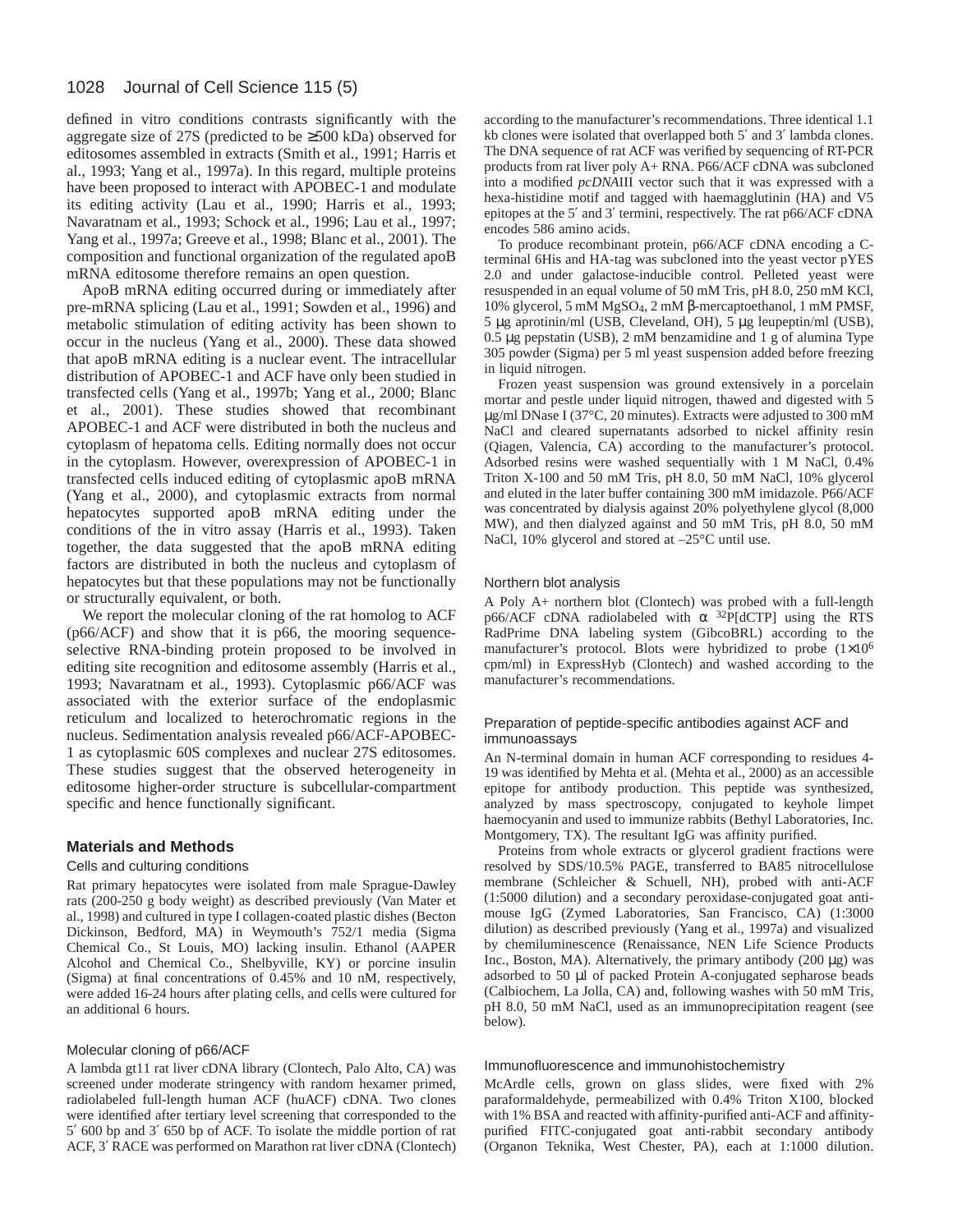Slides were observed and photographed under an Olympus BH-2 fluorescence microscope using a 100× Olympus oil objective.

For immunohistochemistry, rat livers were perfused in situ with 20 ml of ice-cold 0.33 M STM (0.33 M sucrose, 50 mM Tris, pH 6.8, 5 mM MgCl2 10 mM sodium fluoride) containing 2 mM EGTA, 1 mM PMSF, 5  $\mu$ g aprotinin/ml, 5  $\mu$ g leupeptin/ml and 3,000 U of SUPERase-In RNase inhibitor (Ambion Inc., Austin, TX). Liver sections were fixed in 10% neutralized formalin (Fisher HealthCare, Swedesboro, NJ) for 6-8 hours followed by washes with PBS, paraffin embedding and cutting of 5  $\mu$ m sections. Endogenous biotin and peroxidase were blocked in the sections using avidin (kit SP-2001, Vector Laboratories Burlingame, CA) and 3% H<sub>2</sub>O<sub>2</sub>, respectively. Sections were incubated in 1/100 anti-ACF overnight at 4°C, visualized by streptavidin-biotin technique (Grumbach and Veh, 1995) and counterstained with hematoxylin.

#### Immunoelectron microscopy

Rat livers were perfused as described above, diced into 5 mm cubes and fixed in phosphate-buffered, 4.0% paraformaldehyde for 6 hours, rinsed in Sorensen's phosphate buffer overnight, embedded into agarose and vibratomed into 50-80 µm sections. Sections were blocked overnight at 4°C as described by Brandstatter et al. (Brandstatter et al., 1997) and incubated with anti-ACF antibody (diluted 1:100 in PBS containing 1.0% normal goat or horse serum), 0.8% BSA and 0.1% fish gelatin at 4°C for 5 days. Sections were extensively rinsed in PBS at room temperature, incubated with a 1/200 dilution of a biotinylated secondary antibody and incubated overnight at 4°C. Sections were rinsed in PBS, reacted with a 1/300 dilution of extrAvidin (Sigma) developed with diaminobenzedine (DAB) and fixed in 2.0% gluteraldehyde (Brandstatter et al., 1997). DAB-labeled sections were silver enhanced, gold toned and post fixed in 1.0% osmium tetroxide (Brandstatter et al., 1997). Dehydrated sections were embedded in Spurr epoxy overnight, sectioned (80 nm), stained with uranyl acetate and lead citrate and examined using a Hitachi 7100 electron microscope.

#### Analysis of editing complexes, RNA-binding proteins and editing activity

S100 extracts were sedimented through 10%-50% glycerol gradients and the relative S value determined from the sedimentation of size markers in parallel gradients (Harris et al., 1993). Gradients were fractionated from the top, and an equal aliquot of each fraction subjected to western blot analysis and in vitro editing assays.

RNA-protein interactions were evaluated by UV cross-linking as described previously (Harris et al., 1993; Smith, 1998). Briefly, a 498 nt 32P radiolabeled apoB RNA substrate was incubated with the 27S glycerol gradient fraction of rat liver nuclear S100 extracts to assemble editosomes. The reaction was exposed to 254 nm UV light for 5 minutes, RNase A and  $T_1$  digested, resolved by SDS PAGE and the radiolabeled proteins visualized by autoradiography.

Alternatively, samples prepared by the UV cross-linking assay were incubated with 50 µl of anti-huACF-Protein A-sepharose beads on ice for 1 hour, washed with buffer containing 1 M NaCl followed by 0.4% Triton X100 and eluted into TriReagent (for RNA analysis) or 3 M sodium thiocyante and acetone precipitated (for protein analysis).

In vitro editing activity was determined in 100 µl reactions by incubating whole S100 extracts or glycerol gradient fractions with apoB RNA (Harris et al., 1993). In vivo editing activity was determined on total cellular RNA amplified by RT-PCR using primers specific for apoB sequences encompassing the editing site at C6666 (Van Mater et al., 1998; Yang et al., 2000). The proportion of unedited (CAA) and edited (UAA) RT-PCR products were determined by the poisoned primer extension assay and denaturing gel analysis (Smith et al., 1991).

#### Subcellular fractionation and extract preparation

Nuclei and cytoplasm were prepared from primary hepatocytes using NE-PER kit protocol (Pierce, Rockford, IL) and modifications as described recently (Yang et al., 2000). Proteinase, RNase and phosphatase inhibitors were added to all buffers as described for 0.33 M STM perfusion buffer. Eight 100 mm plates of rat primary hepatocytes, either with or without treatment with ethanol or insulin, were scraped into CER-I buffer. Nuclei were sedimented through 2.2 M sucrose containing STM, resuspended in 0.33 M STM and examined for purity by phase microscopy as described previously (Yang et al., 2000). All procedures were performed at 4-7°C.

Nuclei and cytoplasm were isolated from whole rat liver for S100 editing extract preparation as described previously (Smith et al., 1991), with the following modifications. Rat livers were perfused in situ as described above and nuclei were purified through 2.2 M sucrose in STM (Smith and Berezney, 1983). Nuclei were resuspended in extract buffer (EB, 50 mM Tris, pH 8.0, 150 mM NaCl, 5 mM MgCl2 10 mM sodium fluoride, 0.2 mM DTT, 2 mM EGTA, 1 mM PMSF, aprotinin (5 µg/ml), leupeptin (5 µg /ml), brought to 250 mM NaCl, homogenized and incubated on ice for 20 minutes. S100 nuclear extracts were obtained by microcentrifugation at 14,000 *g* for 20 minutes. S100 nuclear and cytoplasmic extracts were dialyzed against EB minus inhibitors for 4 hours at 7°C and stored at –20°C.

## **Results**

## Molecular cloning of the rat homolog to human ACF

The relationship between huACF (Mehta et al., 2000) and the previously demonstrated mooring sequence RNA-binding protein, p66 (Harris et al., 1993; Navaratnam et al., 1993), has not been addressed because huACF and p66 have been reported from heterologous systems and the cDNA encoding p66 was not available. To this end, a rat liver cDNA homologous to huACF was identified from a lambda gt11 rat liver cDNA library as described in Materials and Methods. The rat cDNA sequence was subcloned and aligned with huACF in Fig. 1. The amino acid sequence of p66 was 93.5% identical to that of huACF and equal to it in overall length. Most of the speciesspecific divergence in amino acid sequence occurred in the Cterminal half of these proteins. Relative to huACF, a glycine residue at position 327 was deleted but there was an alanine insertion at position 524. The proteins had identical sequence and positioning of the three RNA recognition motifs (RRMs) found in their N-termini. The eight amino acid insertion found in the homologous human protein ASP (Lellek et al., 2000) was not present in the rat sequence.

To confirm the functional relationship between rat p66 and huACF, a peptide-specific antibody was prepared against a conserved N-terminal 15 amino acid sequence (Fig. 1). Glycerol gradient fractions of the rat liver 27S editosome were reacted with radiolabeled apoB RNA under editosome assembly conditions and subjected to UV cross-linking. Subsequent to SDS PAGE and western transfer, membranes were autoradiographed to identify cross-linked proteins and then reacted with anti-p66/ACF antibodies. The result (Fig. 2) showed the well characterized p66 and p44 apoB RNA-binding proteins present in rat liver editosomes (Harris et al., 1993; Navaratnam et al., 1993; Yang et al., 1977b; Smith, 1998; Steinburg et al., 1999) and immunoreactivity with antip66/ACF to a single protein band of 66 kDa, migrating coincident with the center of the UV cross-linking signal (Fig. 2). The data supported the possibility that the mooring-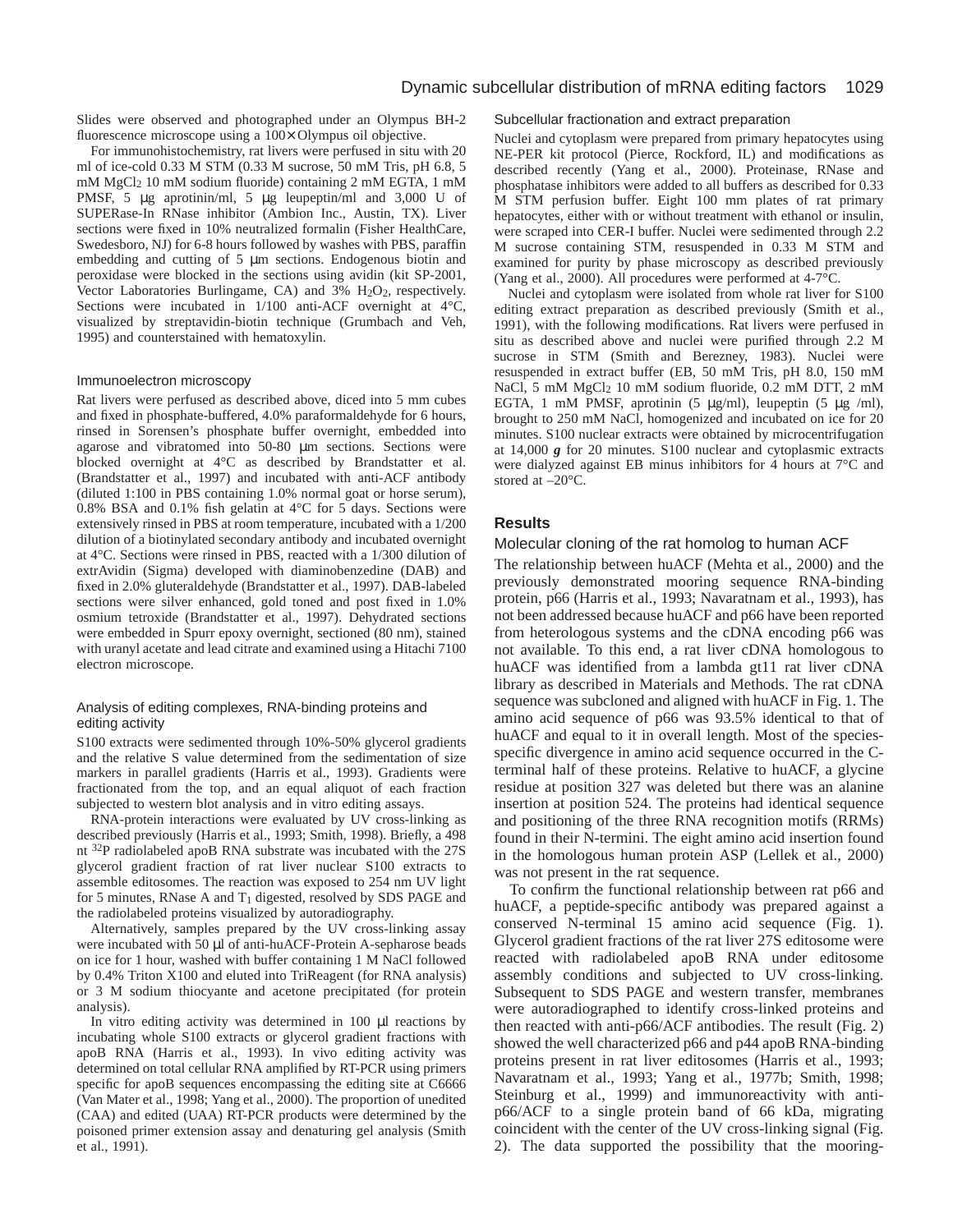| Fig. 1. Amino acid sequence                                                        | Peptide Epitope                    | RNP2                                                                                                                                                                                                                                                                                                                                    |            |
|------------------------------------------------------------------------------------|------------------------------------|-----------------------------------------------------------------------------------------------------------------------------------------------------------------------------------------------------------------------------------------------------------------------------------------------------------------------------------------|------------|
| of rat p66 and its alignment<br>Human                                              |                                    | MESNHKSGDGLSGTQKEAALRALVQRTGYSLVQENGQRKYGGPPPGWDAAPPERGCEIFIGKLPRDLFEDELIPLCEKIG                                                                                                                                                                                                                                                        | -80        |
| Rat<br>with huACF. P66 cDNA was<br>amplified from total rat liver                  | RNP1                               | RNP2                                                                                                                                                                                                                                                                                                                                    |            |
| poly A mRNA. The                                                                   |                                    | KIYEMRMMMDFNGNNRGYAFVTFSNKVEAKNAIKOLNNYEIRNGRLLGVCASVDNCRLFVGGIPKTKKREEILSEMKKVT                                                                                                                                                                                                                                                        | 160        |
| predicted amino acid                                                               | RNP1                               | RNP <sub>2</sub>                                                                                                                                                                                                                                                                                                                        |            |
| sequence has been aligned<br>with that of huACF. For                               | RNP1                               | ${\tt EGVVDVIVYPSAADKTKN}\overline{\tt RGFAFVEYESHRTAAMARRKLLPGRIQLWGHGIAVDWAEPEVEVDEDTMSSVKILYVRNLMLWLAL}$                                                                                                                                                                                                                             | 240        |
| clarity, only those amino                                                          |                                    | STSEEMIEKEFNNIKPGAVERVKKIRDYAFVHFSNRKDAVEAMKALNGKVLDGSPIEVTLAKPVDKDSYVRYTRGTGGRG                                                                                                                                                                                                                                                        | 320        |
| acids not identical to huACF                                                       |                                    | <b>EIYMNVPV</b>                                                                                                                                                                                                                                                                                                                         |            |
| are shown, with shading<br>indicating a conservative                               |                                    | TMLQGEYTYSLGQVYDPTTTYLGAPVFYAPQTYAAIPSLHFPATKGHLSNRAIIRAPSVRGAAGVRGLGGRGYLAYTGLG                                                                                                                                                                                                                                                        | 400<br>399 |
| substitution in the rat p66<br>sequence. The location of<br>the RNP2 and RNP1      |                                    | RGYOVKGDKREDKLYDILPGMELTPMNPVTLKPQGIKLAPQILEEICQKNNWGQPVYQLHSAIGQDQRQLFLYKITIPAL                                                                                                                                                                                                                                                        | 480<br>479 |
| sequences of the three<br>RRMs are indicated. The                                  |                                    | ASONPAIHPFTPPKLSAFVDEAKTYAAEYTLOTLGIPTDGGD-GTMATAAAATAFPGYAVPNATAPVSAAOLKOAVTLG<br>$\ldots \ldots \ldots \ldots \mathbb{Y} \ldots \mathbb{R} \ldots \mathbb{H} \ldots \ldots \mathbb{E} \ldots \mathbb{A} \ldots \mathbb{P} \mathbb{T} \ldots \mathbb{S} \ldots \ldots \mathbb{S} \ldots \ldots \mathbb{S} \ldots \ldots \ldots \ldots$ | 559<br>559 |
| site of an eight amino acid<br>insertion found in the human<br>ASP homolog and the | QDLAAYTTYEVYPTFAVTARGDGYGTF<br>. T |                                                                                                                                                                                                                                                                                                                                         | 586<br>586 |

location of the 15 amino acid sequence used to produce peptide-specific antibodies are also indicated.

sequence-selective p66 RNA-binding protein is the rat homolog to huACF.

To validate that the immunoreactive rat liver protein was a homolog of huACF, in vitro editing reactions containing rat liver extract were evaluated by immunoprecipitation. Reactions containing either radiolabeled apoB RNA or a radiolabeled control RNA (WT-1, which lacked mooring sequences) (Yang et al., 1997a), were immunoprecipitated with the peptide-specific antibody against huACF and the amount of radiolabeled RNA recovered was quantified by liquid scintillation counting. Significant radiolabeled RNA only was immunoprecipitated from reactions containing radiolabeled apoB RNA (Fig. 3A). The yield of immunoprecipitated apoB RNA increased over the first 30 minutes of the reaction,



**Fig. 2.** Rat p66 mooring-sequence-selective, RNA-binding protein is a huACF homolog. Rat liver nuclear 27S editosome glycerol gradient fraction was UV cross-linked to radiolabeled apoB RNA. The proteins in the reaction were resolved by SDS PAGE, immunoblotted and exposed to X-ray film to determine the migration of the known 66 kDa and 44 kDa apoB RNA-binding proteins (left lane). Subsequently, the blot was reacted with anti-ACF (right lane). The positions of p66 and p44 UV cross-linked proteins and the crossimmunoreactive p66 are indicated. The stacking/running gel interface (S/R) is also indicated for reference.

consistent with the previously described kinetics of editosome assembly (Smith et al., 1991). The amount of immunoprecipitated WT-1 RNA remained low throughout the 60 minute reaction.

The RNA-binding protein responsible for the selective recovery of apoB RNA in the immunoprecipitates was evaluated by PAGE and autoradiography (Fig. 3B). To demonstrate the effectiveness of the immunoprecipitation conditions, recombinant huACF was reacted with radiolabeled apoB RNA in the presence of 1000-fold molar excess of competing unlabeled WT-1 RNA or apoB RNA and subjected to immunoprecipitation. A radiolabeled band corresponding to huACF was observed under these conditions but was significantly reduced when unlabeled apoB RNA was used as competitor. Reactions containing rat liver nuclear extract, radiolabeled apoB RNA and 1000-fold molar excess of competing unlabeled WT-1 also yielded a radiolabeled protein of approximately 66 kDa. By contrast, when the reactions were carried out in the presence of excess cold apoB RNA, virtually no radiolabeled protein could be detected. RNA excess competition analyses have been used previously to demonstrate the selectivity of p66 UV cross-linking to apoB mRNA (Harris et al., 1993, Yang et al., 1997a). The current data demonstrated therefore that an apoB RNA-selective binding protein of the same size as huACF and cross-reactive with anti-huACF antibodies was present in rat liver extracts. Taken together, these data strongly suggested that p66 is the rat homolog of huACF. The rat homolog will be referred to as p66/ACF (Genbank accession number, AF290984).

#### P66/ACF mRNA and protein expression

Northern blot and RT-PCR analyses showed that huACF was expressed predominantly in liver and to a lesser extent in other tissues (Mehta et al., 2000). Northern blot analysis of rat poly A+ mRNA showed p66/ACF expression in liver and kidney as 3.0 kb and 9.5 kb transcripts (Fig. 4A). Expression of the smaller transcript was also observed in spleen, lung and testis. Probing of the same blot with GAPDH revealed approximate equal loading of RNAs from all tissues.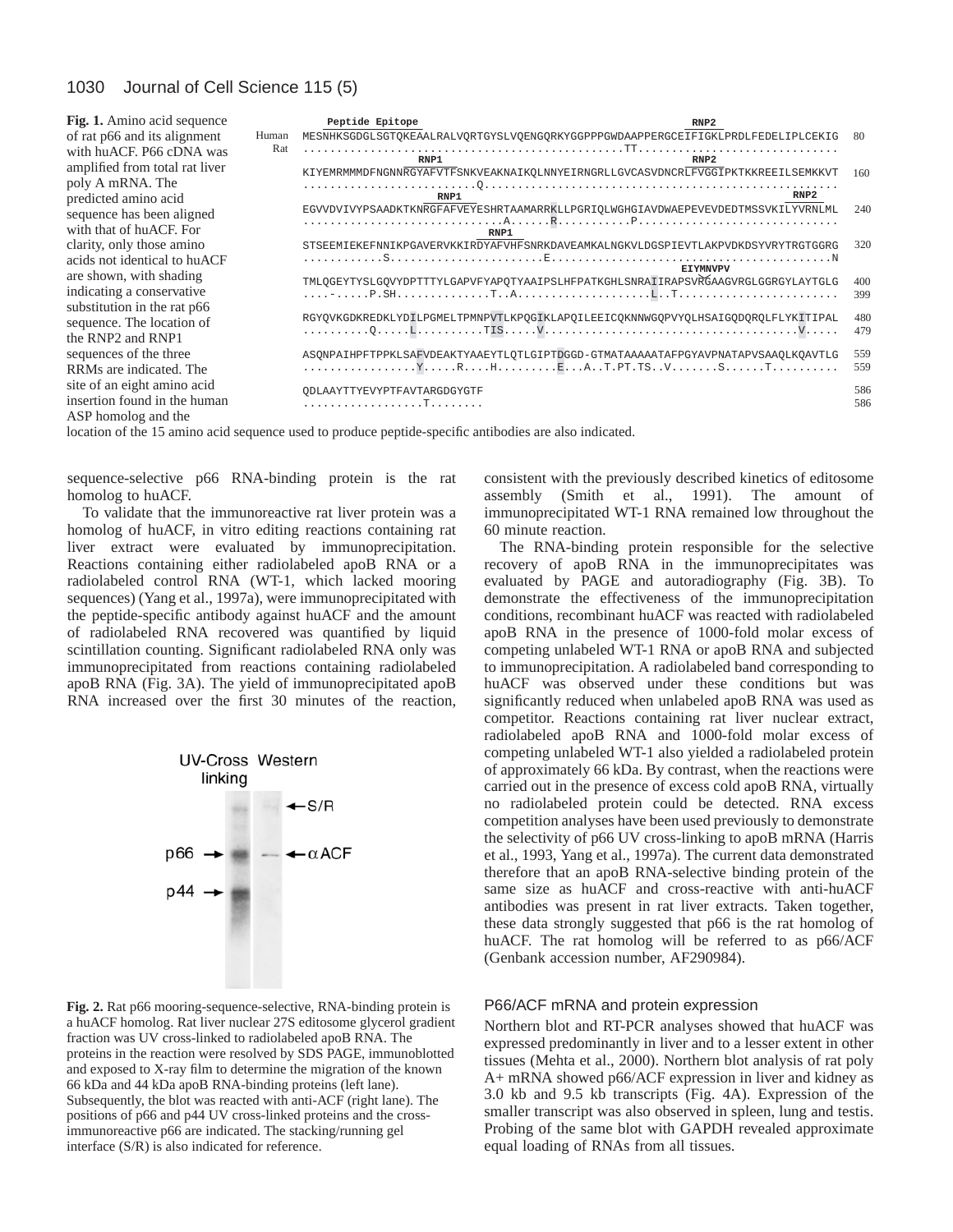

**Fig. 3.** Anti-huACF immunoprecipitation of rat p66 cross-linked to apoB RNA. (A) In vitro editing reactions containing rat liver nuclear extract and either radiolabeled apoB or control RNA (WT-1) were immunoprecipitated with anti-huACF at varying times during a 60 minute reaction and without RNase digest, subjected to immunoprecipitation with anti-huACF antibody bound to Protein A beads. The amount of RNA recovered in the immunoprecipitate was determined by scintillation counting washed beads. (B) In vitro editing reactions containing recombinant huACF or rat liver nuclear extract and radiolabeled apoB RNA, together with 1,000-fold molar excess of either WT-1 or apoB RNA (as indicated above each lane) were UV cross-linked after 60 minutes of reaction, RNase digested and then subjected to immunoprecipitation with anti-huACF antibodies. Immunoprecipitates were resolved on 10% SDS PAGE and autoradiographed.

Protein-expression levels were evaluated in cell lines commonly used to study apoB mRNA editing. P66/ACF was prominent in McArdle rat hepatoma cells, HepG2 human hepatoma cells and Caco-2 human colorectal carcinoma cells (Fig. 4B). Far less p66/ACF was detectable in monkey kidney cells (COS-7). Chinese hamster ovary cells (CHO) expressed a cross-reacting protein of approximately 52 kDa but p66/ACF expression was below detection limits in human cervical carcinoma cells (HeLa).

#### P66/ACF is in nuclear and cytoplasmic liver extracts

Editing activity has been studied in this laboratory using liver homogenate, post-nuclear S100 extracts. Given the preponderance of evidence supporting the nuclear localization of editing activity (Lau et al., 1990; Lau et al., 1991; Sowden et al., 1996; Yang et al., 2000), we evaluated editing activity and the organization of editing factors in S100 extracts from both rat liver cytoplasm and from purified nuclei. On a per microgram protein basis, nuclear extracts were more than twice as efficient in editing exogenous apoB RNA substrates than cytoplasmic extracts in the standard in vitro editing assay (Fig. 5A). Western blots containing identical amounts of nuclear and



**Fig. 4.** Expression of P66/ACF mRNA and protein. (A) A northern blot of total cellular rat polyA+ mRNA from the indicated tissues was probed with p66/ACF cDNA and autoradiographed. The relative migration of size markers is shown to the left. (B) A western blot of total cellular protein from the indicated cell lines was reacted with peptide-specific polyclonal antibodies and visualized by chemiluminescence and autoradiography.

cytoplasmic proteins that were reacted with anti-ACF showed p66/ACF in both fractions (Fig. 5B). Whole-band, densitometric quantification showed that there was 1.5-fold higher p66/ACF immunoreactivity in the nuclear lane compared to that in the cytoplasmic protein lane. However, correcting this ratio for the total amount of protein recovered in each fraction relative to that loaded on the gel (see Materials and Methods) revealed that, on average, 96% of the total cellular p66/ACF was recovered in the cytoplasmic S100 extract (Fig. 5C).

#### Immunolocalization of p66/ACF

We recently showed that exogenously expressed huAPOBEC-1 and huACF were distributed in the nucleus and cytoplasm of transfected McArdle rat hepatoma cells (Yang et al., 1997b; Yang et al., 2000). As these cells expressed sufficient endogenous p66/ACF for western blot detection it was possible to re-evaluate the intracellular distribution of p66/ACF suggested by biochemical fractionation in the context of intact cells. Indirect immunofluorescence using the peptide-specific antibody showed homogeneous nuclear p66/ACF reactivity in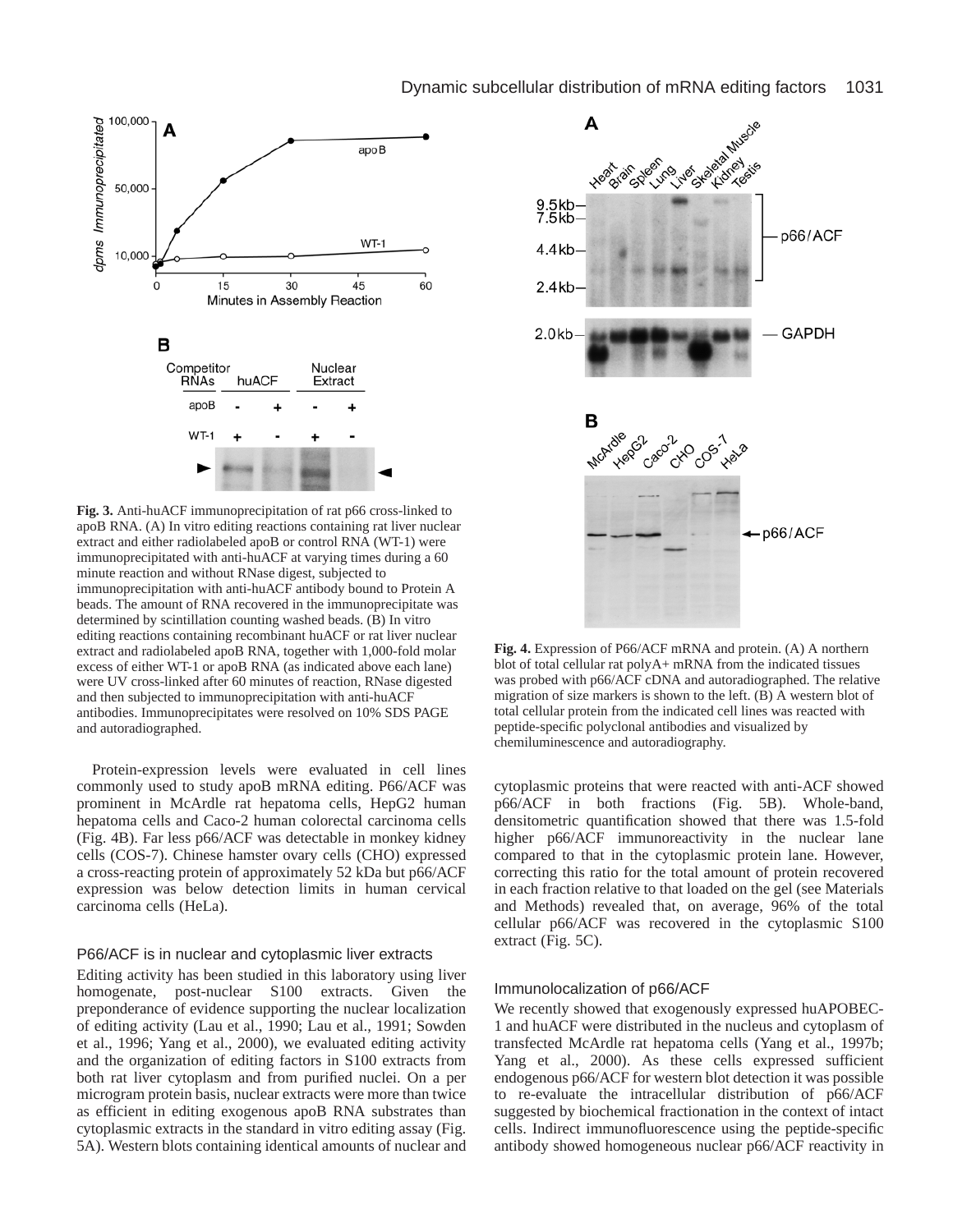

p66/ACF Recovery in Liver Cell Subfractions С

|                           | Relative<br>Immunoreactivity<br>per ug protein | Total<br>Protein per<br>fraction (mg) | Total<br>p66/ACF<br>(x10-3) | Relative %<br>p66/ACF<br>per fraction |
|---------------------------|------------------------------------------------|---------------------------------------|-----------------------------|---------------------------------------|
| Nuclear<br><b>Extract</b> | 1.5                                            | 42                                    | 63                          | 4                                     |
| Cytoplasmic               |                                                | 1365                                  | 1365                        | 96                                    |

**Fig. 5.** Recovery of p66/ACF during rat liver nuclear and cytoplasmic fractionation. (A) Normal rat liver nuclear and cytoplasmic S100 extracts were prepared and subjected to an in vitro editing reaction and poisoned primer extension quantification of editing. RNA editing was quantified by PhosphorImager densitometry as the number of counts in edited RNA (UAA) divided by the sum of the counts in UAA and the unedited RNA (CAA) times 100. The reactions were performed in triplicate and shown with the s.e.m.  $(B)$  25  $\mu$ g of protein from nuclear  $(N)$  and cytoplasmic (C) S100 extracts were resolved by SDS PAGE and stained with Coomassie blue (left pair of lanes) or western blotted with anti-ACF as described in Materials and Methods (right pair of lanes). The migration of molecular mass marker proteins is shown to the left (Mr). (C) Chemiluminescence from western blots in B were quantified, setting the density in the cytoplasmic lane to an arbitrary unit of 1 (first column). The total amount of protein in each fraction was calculated (second column) and this value was multiplied by the relevant number in column 1 to give the estimated amount of total p66/ACF in each fraction (column three). The relative percent p66/ACF in each fractions (column four) was calculated assuming that the sum of the nuclear and cytoplasmic p66/ACF equalled the total tissue p66/ACF. On average, 35 ml of cytoplasmic S100 extract at 39 mg protein/ml and 2 ml of nuclear S100 extract at 21 mg protein/ml were obtained.

McArdle cells together with cytoplasmic staining in the form of a highly reactive array of aggregates (speckling) varying in size (Fig. 6).

McArdle cells are an immortal cell line and therefore the distribution of proteins may not reflect that in normal hepatocytes. The histological distribution of p66/ACF was evaluated using formalin-fixed, rat liver sections. These did not reveal uniform staining, but rather, zones of hepatocytes were more intensely immunoreactive than others (Fig. 7). These may correspond to hepatocytes known to be actively synthesizing and secreting lipoproteins localized around the central veins that drain the liver (Tanikawa, 1979).

The ultrastructural distribution of normal hepatocyte p66/ACF was evaluated by immunoelectron microscopy. P66/ACF immunoreactivity was observed in both the cytoplasm and nucleus of in situ hepatocytes (Fig. 8A). Nuclear p66ACF was observed associated with heterochromatin (Fig. 8B; Fig. 9A,B). In peripheral heterochromatin (the chromatin associated with the nuclear lamina), p66/ACF tended to localize at the borders of heterochromatin and the interchromatin regions. The interchromatin domain itself and the nucleolus contained low or no immunoreactivity.

Cytoplasmic p66/ACF immunoreactivity was concentrated along regions of endoplasmic reticulum (Fig. 8A), predominantly at the outer surface of the endoplasmic reticulum membrane (Fig. 8B; Fig. 9A). The lumen of the endoplasmic reticulum had low or no immunoreactivity. Some immunoreactivity was observed along the surface of the Golgi apparatus (Fig. 9B) but mitochondria had no or trace reactivity (Figs 8, 9).

## P66/ACF in 27S and 60S complexes

The finding that p66/ACF immunolocalized to both heterochromatin regions and on the outer surface of the ER raised the question as to whether there were distinguishing physical characteristics underlying its distribution. To evaluate the aggregate size of complexes containing p66/ACF, and specifically to determine whether 27S editosomes exist in rat liver, cytoplasmic and nuclear extracts were prepared and resolved by glycerol gradient sedimentation without prior in vitro incubations. As a control for both the selectivity of the nuclear and cytoplasmic fractionation and possibility of aggregation of RNA-protein complexes during extract preparation or sedimentation, blots from the cytoplasmic and nuclear gradient fractions (Fig. 10A and 10B, respectively) were reacted with antibodies specific for KSRP, a protein involved in alternative pre-mRNA splicing. Significant immunoreactivity was only detected in nuclear fractions 1-4 with a peak in fraction 2 or 8S (Fig. 10B), suggesting that leaching of nuclear proteins and aggregation of RNA-binding proteins had not occurred.

Cytoplasmic p66/ACF immunoreactivity sedimented as heterogeneous complexes recovered in fractions 3-11 corresponding to 10S to ≥100S (Fig. 10C). Native APOBEC-1 was expressed below the detection limit of antibodies currently available, and therefore its presence could only be inferred from the ability of fractions to support editing in vitro. Cytoplasmic APOBEC-1 was not active in editing apoB mRNA within intact cells (Yang et al., 2000). However, it has been shown that the conditions of the in vitro editing assay could disaggregate and activate these complexes (Harris et al., 1993). Using these methods, cytoplasmic APOBEC-1 could be demonstrated to co-sediment with p66/ACF in fractions 5-10 with a peak of activity in fractions 7-9, corresponding to 60S (Fig. 10E).

Nuclear p66/ACF also sedimented in heterogeneous complexes but in contrast to cytoplasmic extracts, nuclear p66/ACF immunoreactivity was recovered in fractions 1-8, corresponding to 4S-60S (Fig. 10D). Nuclear APOBEC-1 cosedimented with p66/ACF in fractions 3-9 with a peak in fractions 4-6 centered on 27S (Fig. 10F). This size is consistent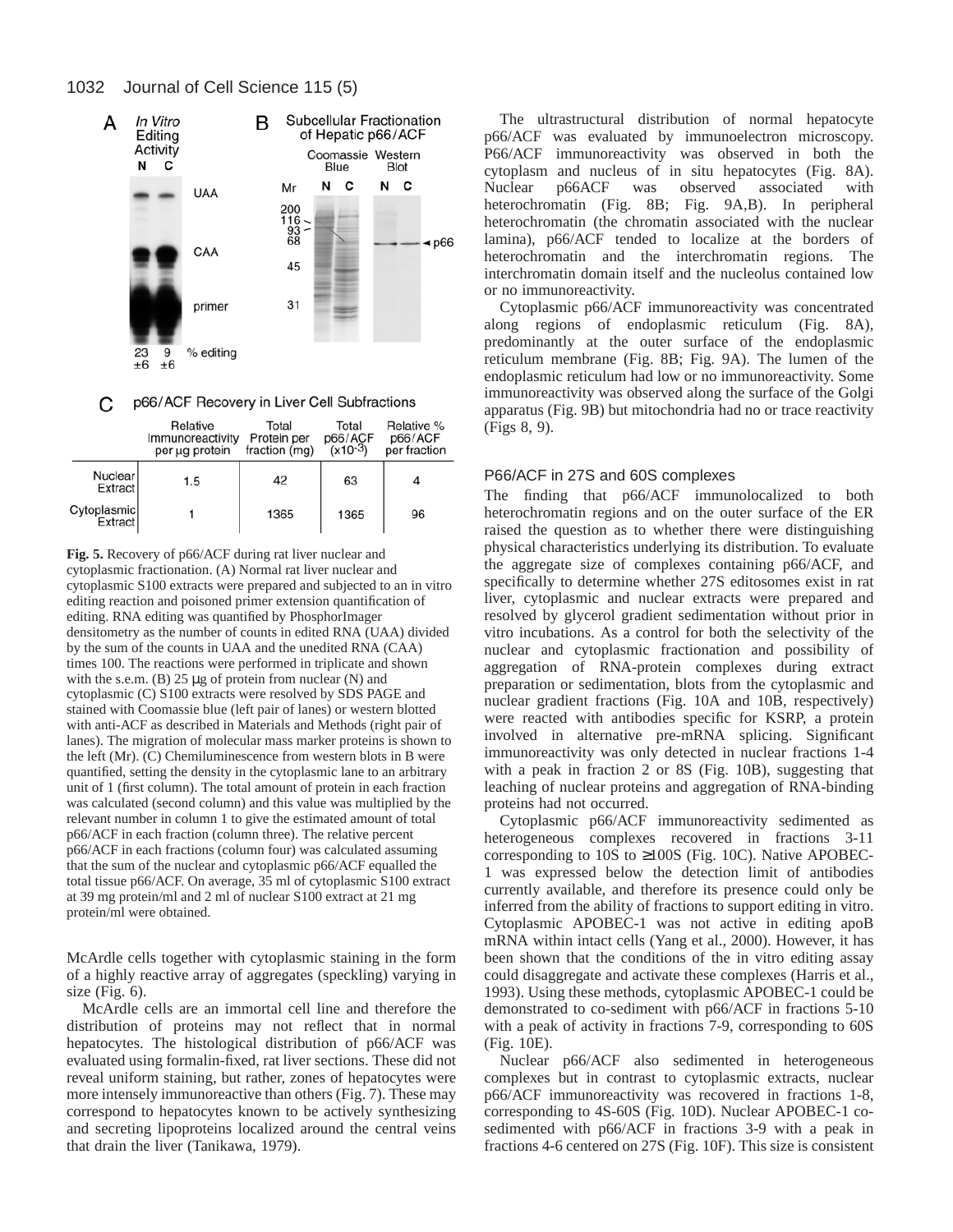# Dynamic subcellular distribution of mRNA editing factors 1033



**Fig. 6.** Native p66/ACF is distributed in both the nucleus and cytoplasm of McArdle rat hepatoma cells. McArdle cells were grown on glass slides and prepared for immunofluorescence microscopy using anti-ACF. Two different fields are shown, with DAPI nuclear staining (left) and FITC fluorescence of anti-ACF reactivity (right).

with that characterized previously for the in vitro assembled functional editosome (Smith et al., 1991; Harris et al., 1993). Although strong p66/ACF immunoreactivity was also observed in the 8S-11S region of this gradient (Fig. 10D), little or no editing activity could be detected in these fractions (Fig. 10F), suggesting that this region was devoid of functional APOBEC-1. A low level of editing in complexes as large as 60S (Fig. 10F) suggested that APOBEC-1-p66/ACF complexes similar in size to those found in the cytoplasm (Fig. 10E) may be present as a minor component in the nucleus. The data argue strongly that the size of the minimal functional editosome (p66/ACF-APOBEC-1 complexes) in hepatocytes is 27S. Moreover, the data show that the previously identified 60S complex of editing factors in rat liver extracts is predominantly a cytoplasmic form, and therefore not functionally engaged in editing.

#### Induction of editing activity increased the amount of nuclear p66/ACF

The importance of the cell nucleus as the site of apoB mRNA editing led us to consider whether the amount of p66/ACF in the nucleus might have to change in response to metabolic conditions that stimulate editing activity. To evaluate this hypothesis, insulin and ethanol were selected as agents known to stimulate apoB mRNA editing activity. Insulin promoted enhanced editing activity by inducing the expression of APOBEC-1 through transcription and translation (Funahashi et al., 1995; Thorngate et al., 1994; Phung et al., 1996; von Wrongski et al., 1998). Ethanol also stimulated hepatic apoB mRNA editing but without inducing *apobec-1* gene expression (Lau et al., 1995; Van Mater et al., 1998).

Following 6 hours of treatment, with either ethanol or insulin, an equivalent amount of cytoplasmic and nuclear



**Fig. 7.** Immunohistochemical localization of rat liver p66/ACF. Rat liver sections were prepared and subjected to immunocytochemistry using anti-p66/ACF. (A) Low power (20×) image of a liver section showing the distribution of central veins with associated dense p66 reactivity. (B) Higher power (40×) images of two of the central veins regions in A showing regionally high concentrations of p66/ACF reactivity. Individual hepatocytes were made apparent by nuclear staining with hematoxylin counter staining.

proteins from control, ethanol-treated or insulin-treated rat primary hepatocytes were resolved by SDS PAGE and western blots reacted with anti-p66/ACF antibodies. RNA was also isolated from cultures treated in parallel for the analysis of apoB mRNA editing. As predicted, ethanol and insulin treatment stimulated apoB mRNA editing from control levels 53%±3% s.e.m. to 86%±4% s.e.m. and 75%±3% s.e.m., respectively (Fig. 11). Whole band densitometric quantification of the p66/ACF signals from western blots showed that there was a marked increase in the proportion of immunoreactivity in the nucleus relative to the cytoplasm following ethanol and insulin stimulation, although the calculated mass of total liver p66/ACF from densitometric quantification (as described in Materials and Methods) did not change. The ratio of nuclear to cytoplasmic immunoreactivity (N/C ratio) increased from 1.7 in control hepatocytes to 7 and 10 in ethanol- and insulintreated cells, respectively (Fig. 11), corresponding to an increase in the proportion of total cellular p66/ACF in the nucleus from 4% in control liver to 23%±6% s.e.m. and 31%±4% s.e.m. (*n*=3), respectively. These data are consistent with a regulatory mechanism whereby p66/ACF-APOBEC-1 complexes may be rate limiting and therefore an increase in p66/ACF's abundance in the nucleus (by import or retention) may facilitate metabolic stimulation of apoB mRNA editing activity.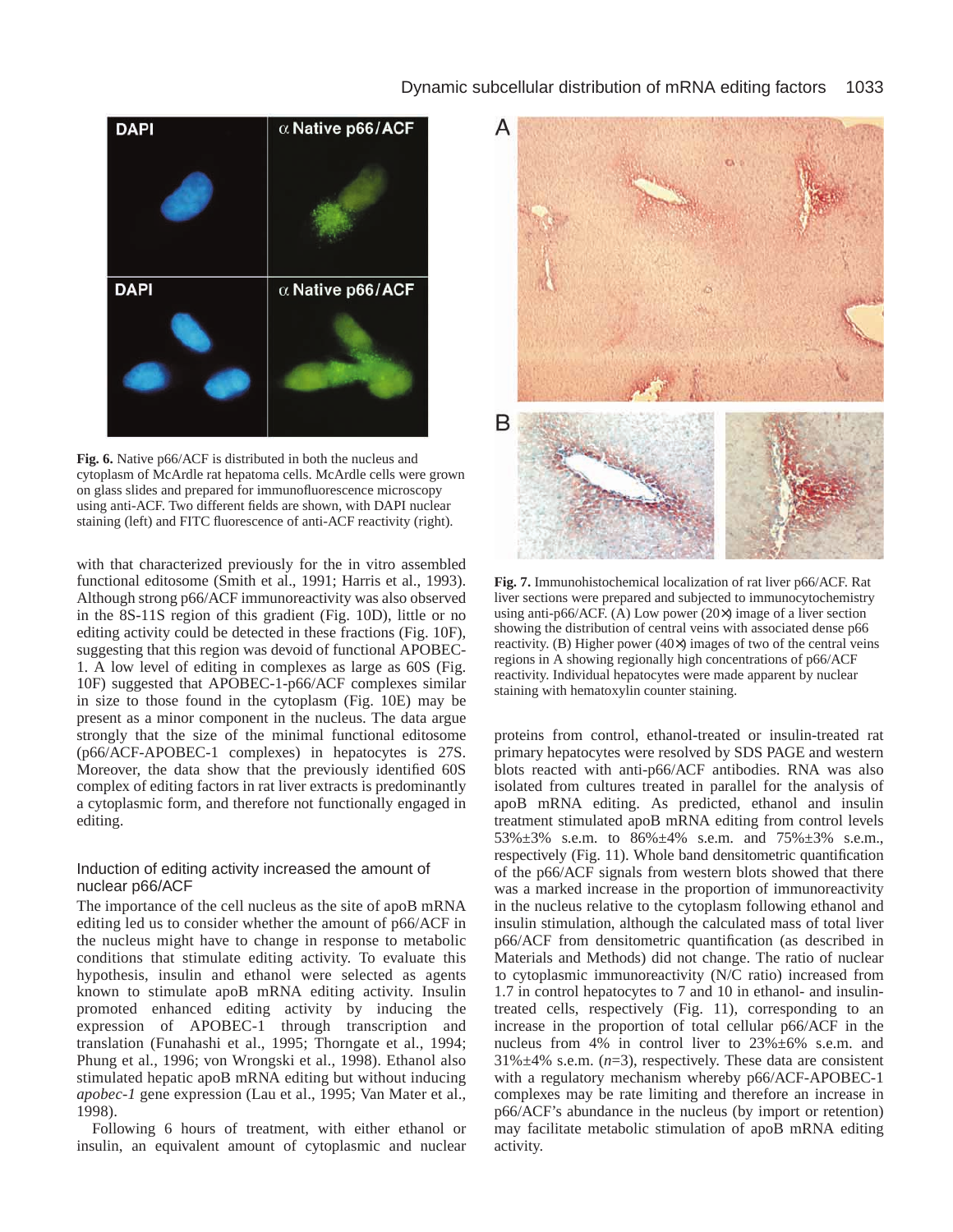

**Fig. 8.** Localization of rat liver p66/ACF by immunoelectron microscopy. Rat liver sections were prepared, reacted with anti-p66/ACF and detected with biotin secondary antibody and peroxidase conjugated extrAvidin, followed by enhancement with silver and gold toning. (A) Magnification, 7500×. (B) High magnification (22,500×) of the 3 o'clock area of the nucleus in A. ER, endoplasmic reticulum, Mt, mitochondria; No, nucleolus; Nu, nucleus.

# **Discussion**

# Molecular cloning of p66/ACF

This study reports on the cloning and sequencing of the rat homolog p66/ACF of human ACF, the auxiliary protein that is sufficient for in vitro complementation of APOBEC-1 in apoB mRNA editing. P66/ACF has been conserved between rats and humans, diverging only 6.5% in amino acid sequence identity. Evidence has been provided that p66/ACF and huACF are the 66 kDa RNA-binding proteins identified several years ago (Harris et al., 1993; Navaratnam et al., 1993) as a component of editosomal complexes whose mooring sequence selective interactions led to the in vitro assembly of functional 27S editosomes (Harris et al., 1993).

# The subcellular distribution of native p66/ACF and APOBEC-1

To date, the expression of factors involved in apoB mRNA editing has been inferred by RT-PCR of mRNA encoding APOBEC-1 (Teng et al., 1993; Funahashi et al., 1995; Thorngate et al., 1994; Phung et al., 1996; von Wrongski et al., 1998), by UV cross-linking of auxiliary proteins in extracts to apoB RNA (Harris et al., 1993; Navaratnam et al., 1993; Yang et al., 1997a; Lellek et al., 2000) and the induction of editing activity following expression of recombinant factors in transfected cells (Yang et al., 1997b; Siddiqui et al., 1999; Yang et al., 2000; Yang

et al., 2001; Blanc et al., 2001). In tissues where editing naturally occurs, APOBEC-1 was not expressed to high enough levels for detection with the currently available antibodies. The cellular localization of native APOBEC-1 and other editing factors in various tissues has therefore remained unknown.

It was somewhat surprising to find that recombinant APOBEC-1 and huACF (Yang et al., 1997b; Yang et al., 2000) were distributed in both the cytoplasm and nucleus when they were expressed in transfected cells. Overexpression of proteins is subject to the criticism that cellular transport mechanisms could become saturated and this could lead to artifacts in their intracellular distribution. This study has established that native p66/ACF was distributed in the nucleus and the cytoplasm of rat primary hepatocytes in situ. By virtue of the colocalization of editing activity, the data also suggested that some or all of native APOBEC-1 was also distributed with p66/ACF in the nucleus and cytoplasm. Immunoelectronmicroscopy further showed that p66/ACF was concentrated with or near heterochromatin in the nucleus and as regions of concentration on the surface of the endoplasmic reticulum.

# Only a fraction of the total cellular p66/ACF is in the nucleus

The size of the apoB mRNA editosome has been suggested to be 27S, based on complexes assembled in vitro in extracts on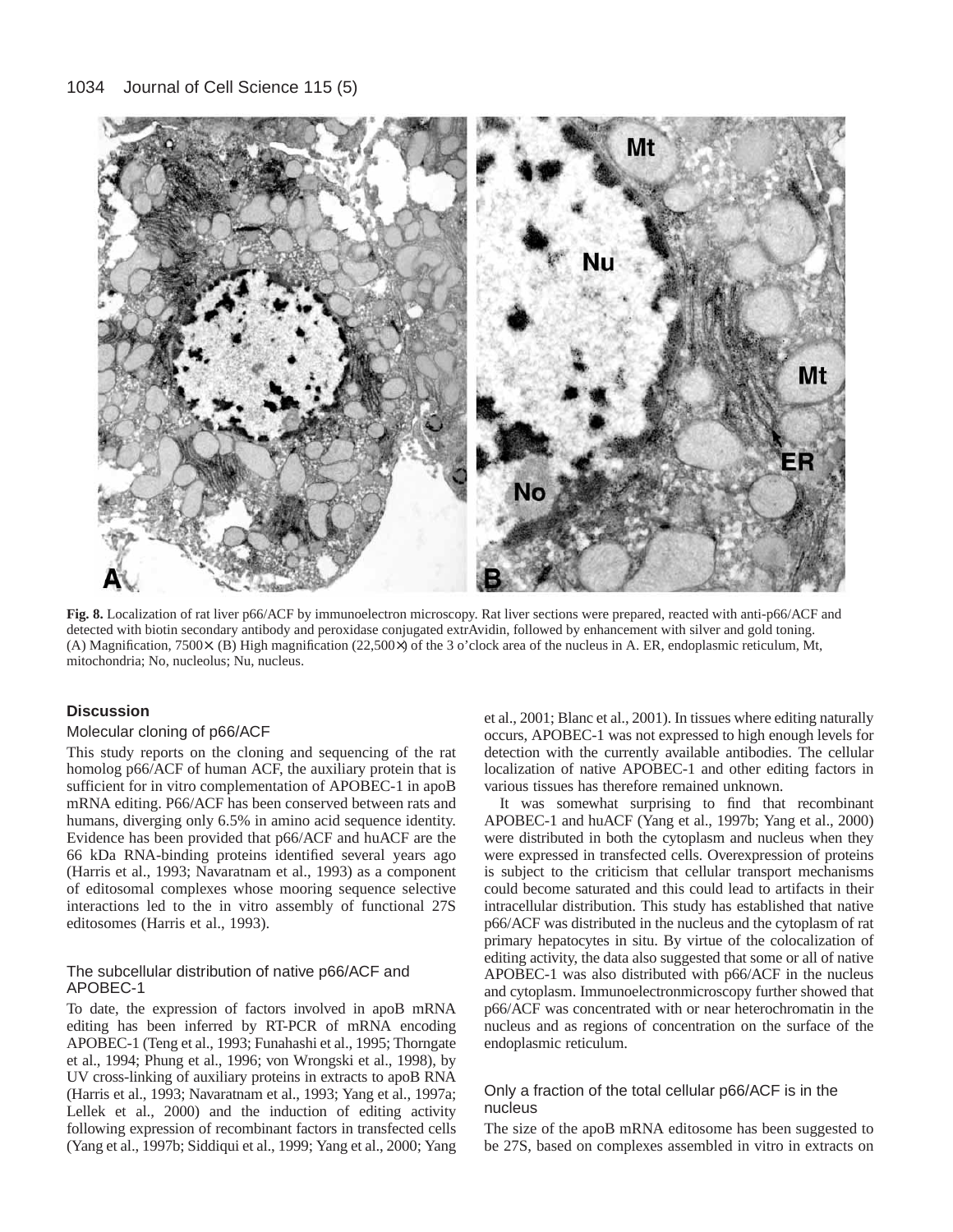**Fig. 9.** Ultrastructural localization of p66/ACF. Sections of rat liver were prepared and reacted with p66/ACF as described in Fig. 8. (A) P66/ACF was associated with the surface and borders of heterochromatin in the nucleus (magnification, 22,500×). Cytoplasmic p66/ACF was predominantly associated with the outer surface of the endoplasmic reticulum and B, to a lesser extent with the outer surface of the Golgi (magnification, 30,000×). ER, endoplasmic reticulum; Mt, mitochondria; Nu, nucleus.

apoB reporter RNAs (Smith et al., 1991; Harris et al., 1993). This study has proven that 27S complexes of native p66/ACF and APOBEC-1 (the minimal functional components of editosomes) were the predominant form of biologically active, nuclear editosomes in rat primary hepatocytes. Support for the specificity of these complexes comes from the finding that although the sedimentation profile of p66/ACF was broad, APOBEC-1 and p66/ACF functional interactions were only observed within a discrete size distribution.

In addition to APOBEC-1 and p66/ACF there are likely to be other protein components that contribute to the estimated mass of  $\geq 1.5$ mDa of the 27S editosome. The alternative splicing factor KSRP was evaluated as a control for the potential loss of nuclear proteins to the cytoplasm during subcellular<br>fractionation. However, sedimentation fractionation. However, sedimentation analysis suggested that a small fraction of native KSRP co-sedimented with 27S editosomes. This suggested the possibility that ASP may also be present in 27S complexes. However, formal proof of this possibility awaits the development of antibodies capable of distinguishing ACF from ASP.

RNA-binding proteins p100, p55 and p44 and αI3 serum proteinase inhibitor are candidate components of the 27S editosomes based on their co-purification with 6Histagged APOBEC-1 overexpressed in McArdle

rat hepatoma cells and affinity purified from cell extracts as functional editing complexes (Yang et al., 1997a). GRYRBP (Blanc et al., 2001; Lau et al., 2001), hnRNP proteins C (Greeve et al., 1998) and ABBP1 (Lau et al., 1997) are also candidate components of the 27S editosome: they all bind APOBEC-1, are nuclear proteins and modulate editing activity. The biological role of all of the proteins reported to associate directly or indirectly with APOBEC-1 remains to be shown. It is possible that there is heterogeneity in the composition of the 27S editosome that results from the regulation of its interaction with apoB mRNA and its catalytic activity.

# Editing of ApoB mRNA may take place in association with heterochromatin domains

Given the obligate nature of p66/ACF in apoB mRNA editing,



our data suggest that editosome assembly and perhaps editing might take place at the borders of heterochromatin and the interchromatin domain, known to be the sites of nascent transcript synthesis and ribonucleoprotein particle assembly (Puvion and Moyne, 1978; Fakan and Puvion, 1980; Shopland and Lawrence, 2000). Consistent with this possibility are data showing that apoB mRNA editing may occur on some transcripts prior to polyadenylation and that the majority of editing occurred coincident with or immediately after premRNA splicing (Lau et al., 1991).

It is important to interpret these data cautiously, as we do not know whether the p66/ACF epitope is equally accessible throughout the nucleus (i.e. it may not be available to react with the antibody in the interchromatin domain). Moreover, studies of pre-mRNA splicing factors have shown them to be capable of intranuclear redistribution within cycles of splicing activity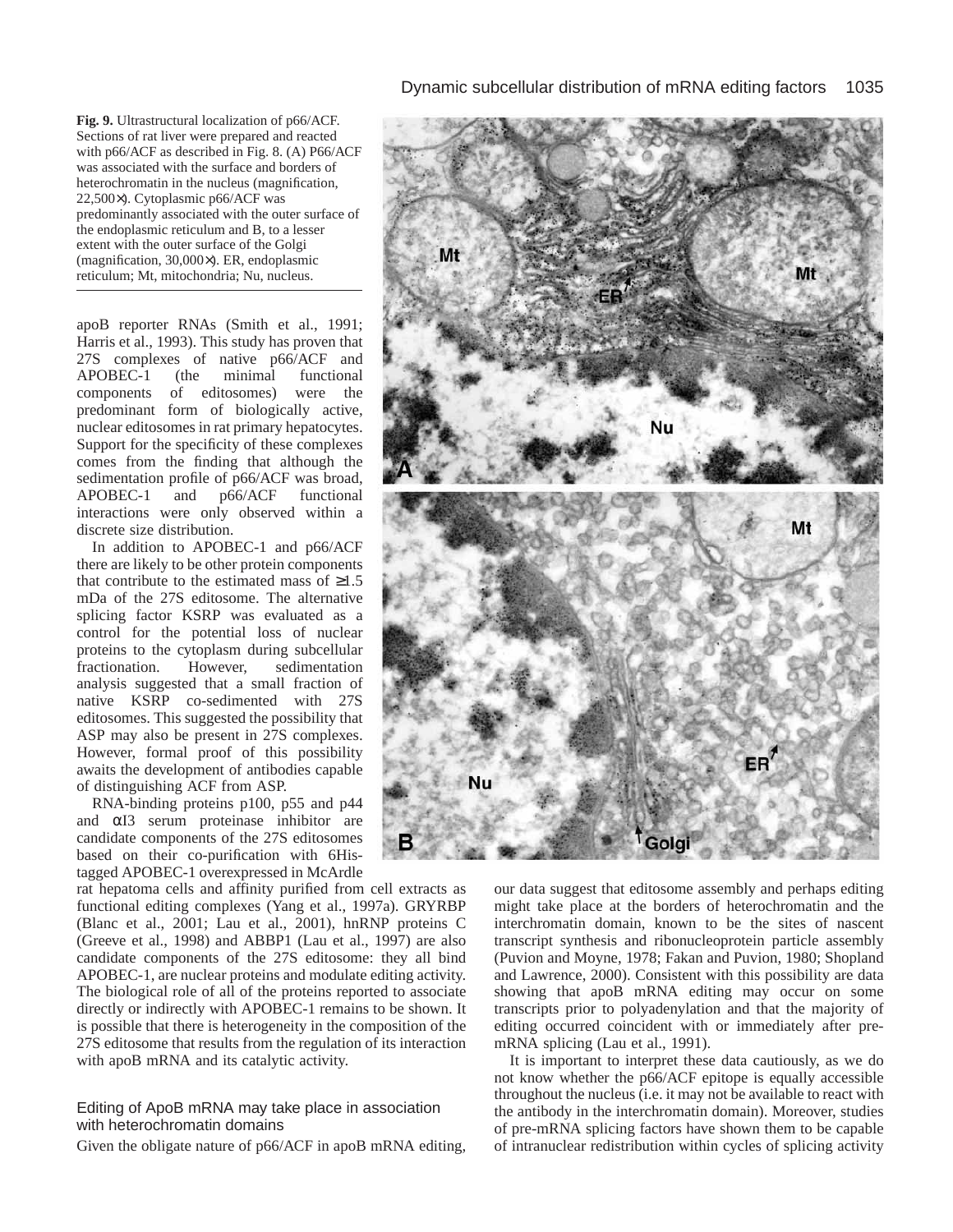and storage (Misteli et al., 1997; Kauffman and O'Shea, 1999; Eils et al., 2000). The sites where nuclear proteins are maximally concentrated may or may not be the sites where they exert their function in pre-mRNA processing. Only a fraction of splicing factors would be expected to be engaged in splicing at any given time, and therefore the immunological staining patterns must be due to bulk splicing factors that are in the process of recycling, in reserve or otherwise engaged.

By analogy, the bulk of nuclear p66/ACF sedimented more slowly than 27S, leaving open the possibility that the localization of p66/ACF with heterochromatin represents free p66/ACF or complexes of p66/ACF smaller than 27S. In this case, the role of heterochromatin-associated p66/ACF is unclear, although it is generally held in the field that auxiliary proteins have additional roles in the cell (Schock et al., 1996; Smith et al., 1997). We cannot rule out the alternative explanation that editosomes are associated with heterochromatin but that nuclear p66/ACF dissociated during biochemical fractionation, leading to its recovery in fractions ≤27S.

The potential biological significance of two populations of editing factors

This is the first report in which the 60S complex has been

characterized as a predominantly cytoplasmic assembly. The data suggested that editing factors were maintained in an inactive state in the cytoplasm through their physical associations as 60S complexes and are functional in the nucleus only as 27S editosomes. Although the bulk of p66/ACF was cytoplasmic in resting liver, the amount of functionally active nuclear editing factors could be increased in response to agents that stimulate editing activity. This raises important new questions of what regulates the proportion of cytoplasmic and nuclear p66/ACF (and APOBEC-1) and whether the cytoplasmic and nuclear pools of editing factors communicate through the exchange of proteins.

It is important to keep in mind that 60S complexes are not active in editing apoB mRNA in vivo (Yang et al., 2000) but can be activated under the dissociating conditions of the in vitro editing assay (Harris et al., 1993). Under these conditions it was shown that isolated 60S complexes dissociated to form functional 27S editosomes. In theory therefore, the 60S complexes in the cytoplasm could dissociate under appropriate metabolic stimuli to liberate editing factors or 27S editosomes for nuclear import.

Given that editing does not occur in the cytoplasm, the 60S complexes must maintain APBOEC-1 and p66/ACF in an inactive state through inhibitors or post-translational



Fig. 10. Cytoplasmic and nuclear complexes containing editing factors. Cytoplasmic and nuclear S100 extracts were sedimented through 10%-50% glycerol gradients, fractionated and assayed for p66/ACF and KSRP by western blotting or for co-sedimenting APOBEC-1 by assaying in vitro editing activity. Glycerol gradients were loaded with 60 and 20 mg of cytoplasmic and nuclear S100 extracts, respectively. Gradient fractions from cytoplasmic (A,C,E) or nuclear (B,D,F) S100 extracts were analyzed by western blotting. Fractions are numbered from the top of each gradient and the gradient positions corresponding to 11S, 27S and 60S complexes are indicated. An equal aliquot of each gradient fractions was resolved by SDS PAGE and blotted. A and B are blots reacted with antibodies specific for KSRP; blots C and D were reacted with antibodies against p66/ACF. Poisoned primer extension and gel analysis of in vitro editing activity in gradient fractions from cytoplasmic (E) and nuclear (F) S100 extracts correspond to those immunoblotted in panels A/C and B/D, respectively. The primer extension products from unedited (CAA) and edited (UAA) RNA are indicated. The percent editing in each fraction was determined as described in Fig. 5 and was 2%, 2%, 16%, 14% and 14% for fractions 5-9, respectively, in E, and 15%, 15%, 17%, 4% and 0.5% in fractions 4-8 in F, respectively.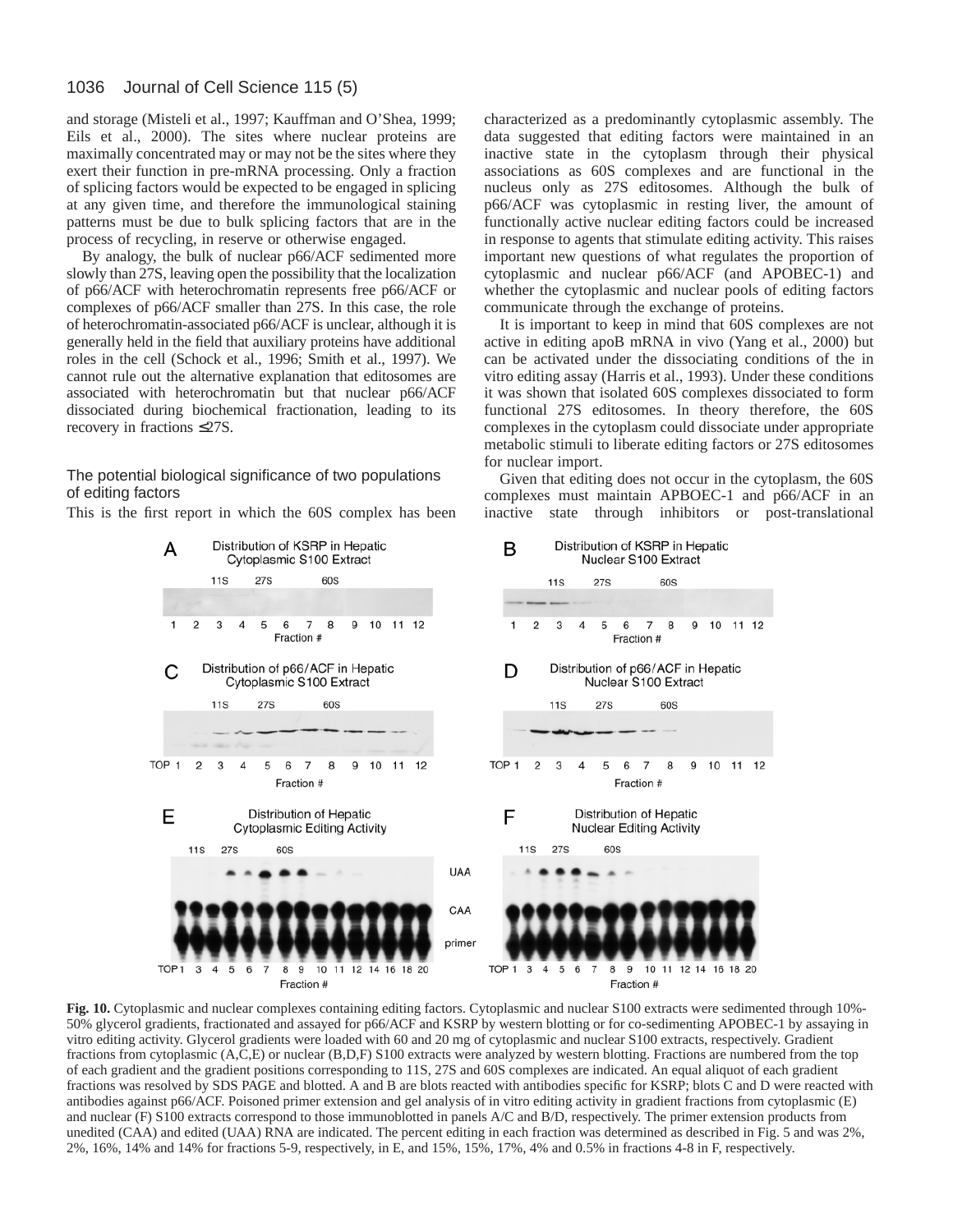# Dynamic subcellular distribution of mRNA editing factors 1037



**Fig. 11.** Editing activity and the proportion of total cellular p66/ACF in the nucleus are enhanced following ethanol and insulin treatment. RNA was extracted from cultures of rat primary hepatocytes treated with ethanol or insulin for 6 hours. Editing activity was quantified by the poisoned primer extension assay, whereas cultures treated in parallel were subfractionated into cytoplasm proteins and nuclear proteins and assayed for p66/ACF by western blotting. Editing activity is shown as the average of three experiments  $\pm$  s.e.m. The relevant regions of western blots for cytoplasmic proteins (C) and nuclear proteins (N) are shown and were prepared as described in Fig. 5. The nuclear to cytoplasmic (N/C) ratio was determined as described in Fig. 5 and did not vary more than 10% within treatment groups in the three replicate experiments.

modifications, or both. Candidates for this form of regulation are proteins such as αI3 serum proteinase inhibitor (Schock et al., 1996) that sequester editing factors or GRY-RBP (Blanc et al., 2001) and hnRNP proteins (Greeve et al., 1998) that inhibit APOBEC-1 catalytic activity.

The association of p66/ACF with the outer surface of the endoplasmic reticulum (ER), but not significantly with other cytoplasmic organelles, is of interest in terms of known protein trafficking mechanisms. There is ample evidence for the intracellular redistribution of proteins active in the nucleus from their sites of sequestration in the cytoplasm (Li et al., 1994; Rupp et al., 1994; Li et al., 1997; DeBose-Boyd et al., 1999; Görlich and Kutay, 1999; Haze et al., 1999; Kauffman and O'Shea, 1999). The endoplasmic reticulum frequently serves as the site where proteins are sequestered. Their release may be signaled by chaperones, covalent modification and/or proteolysis.

In this regard, apoB mRNA may serve as a means of tethering p66/ACF to the outer surface of the ER. Polysomes containing apoB mRNAs had an aberrantly slow sedimentation in glycerol gradients that was dependent on the presence of the mooring sequence (Chen et al., 1993). It has been proposed that the aberrant sedimentation may result from the persistent association of editing factors with the mooring sequence. In fact, there are 15 mooring sequences proximal to C6666 (Smith, 1993), and four of these have been shown to have associated editosomes and hence bound p66/ACF (Backus and Smith, 1991; Navaratnam et al., 1991; Backus et al., 1994). Consequently, there may be multiple p66/ACF bound to each apoB mRNA in the cytoplasm. Furthermore, arrested apoB mRNA translation complexes are docked on the ER of nonstimulated liver where they await appropriate metabolic stimulation to resume synthesis of apoB and subsequent formation of lipoprotein particles (Mitchell et al., 1998; Pariyarath et al., 2001).

Taken together, the immunolocalization of p66/ACF as clusters on the exterior surface of the ER could be a consequence of multiple p66/ACFs associated with apoB mRNA-ribosome translation complexes. This possibility is intriguing because release of p66/ACF for nuclear translocation might be accomplished through the resumption

of translation, covalent modification of p66/ACF and/or release following ribonuclease activity. The mechanism(s) whereby p66/ACF accumulates in the nucleus following ethanol and insulin stimulation of editing is the subject of our ongoing research.

Trafficking, or the movement of proteins between intracellular compartments in response to specific signals, may explain the increase in nuclear p66/ACF in response to ethanol and insulin. The mechanism regulating p66/ACF nuclear import might involve an increase in apoB mRNA synthesis that occurs coincident with the stimulation of editing activity by insulin and ethanol (Thorngate et al., 1994; Funahashi et al., 1995; Lau et al., 1995). The expression of more mooring sequences in the nucleus could serve as a mechanism for recruiting p66/ACF to the nucleus by providing additional intranuclear binding sites. The abundance of unedited apoB mRNA in the nucleus, by itself, is not likely to recruit p66/ACF.

Shuttling of some of the proteins involved in RNA processing has been described as the movement of nuclear proteins to the cytoplasm in association with exported RNAs and subsequent return to the nucleus via their own NLS (nuclear localization signal) or in association with chaperones (Kauffman and O'Shea, 1999; Kim et al., 2001). In other words, the process may be continually ongoing and dynamic. Some splicing factors shuttle by a carrier-mediated pathway independent of RNA trafficking (Gama-Carvalho et al., 2001). Given that p66/ACF's association with apoB mRNA is mooring-sequence dependent but is not influenced by whether the mRNA is edited or not (Harris et al., 1993), it seems unlikely that the accumulation of nuclear p66/ACF in response to ethanol or insulin stimulation could be due to an increased export to the cytoplasm of edited apoB mRNA. It is possible that once established, an equilibrium of cytoplasmic and nuclear p66/ACF (and APOBEC-1) could be maintained through some form of shuttling.

Recent studies have suggested that APOBEC-1 requires a chaperone for its nuclear localization (Yang et al., 2001). The studies presented here suggested that APOBEC-1 is associated with p66/ACF throughout the cell and therefore it may import to the nucleus as an APOBEC-1-p66/ACF complex. A bipartite nuclear localization signal is predicted in p66/ACF (and ASP). However, the role of p66/ACF or other auxiliary proteins as a nuclear chaperone for APOBEC-1 awaits further proof.

In summary, the molecular cloning of p66/ACF and the production of peptide-specific antibodies reactive with this protein on western blots and tissues has enabled several important advancements in the apoB mRNA editing field. Our data have simplified the concepts in the field by showing that ACF is the well-studied 66 kDa, mooring-sequence-selective, RNA-binding protein that interacts early with apoB mRNA during editosome assembly. We also showed that functional complexes of p66/ACF and APOBEC-1 in the nucleus have a higher order complexity of 27S, thereby validating the biological relevance of in vitro assembled 27S editosomes. Native APOBEC-1 and p66/ACF are shown to also be in the cytoplasm of hepatocytes, where their physical interactions as 60S complexes are proposed to lead to their inactivation. Importantly, apoB mRNA editing and the relative abundance of p66/ACF in the nucleus and cytoplasm hepatocytes were metabolically regulated. These findings suggest that the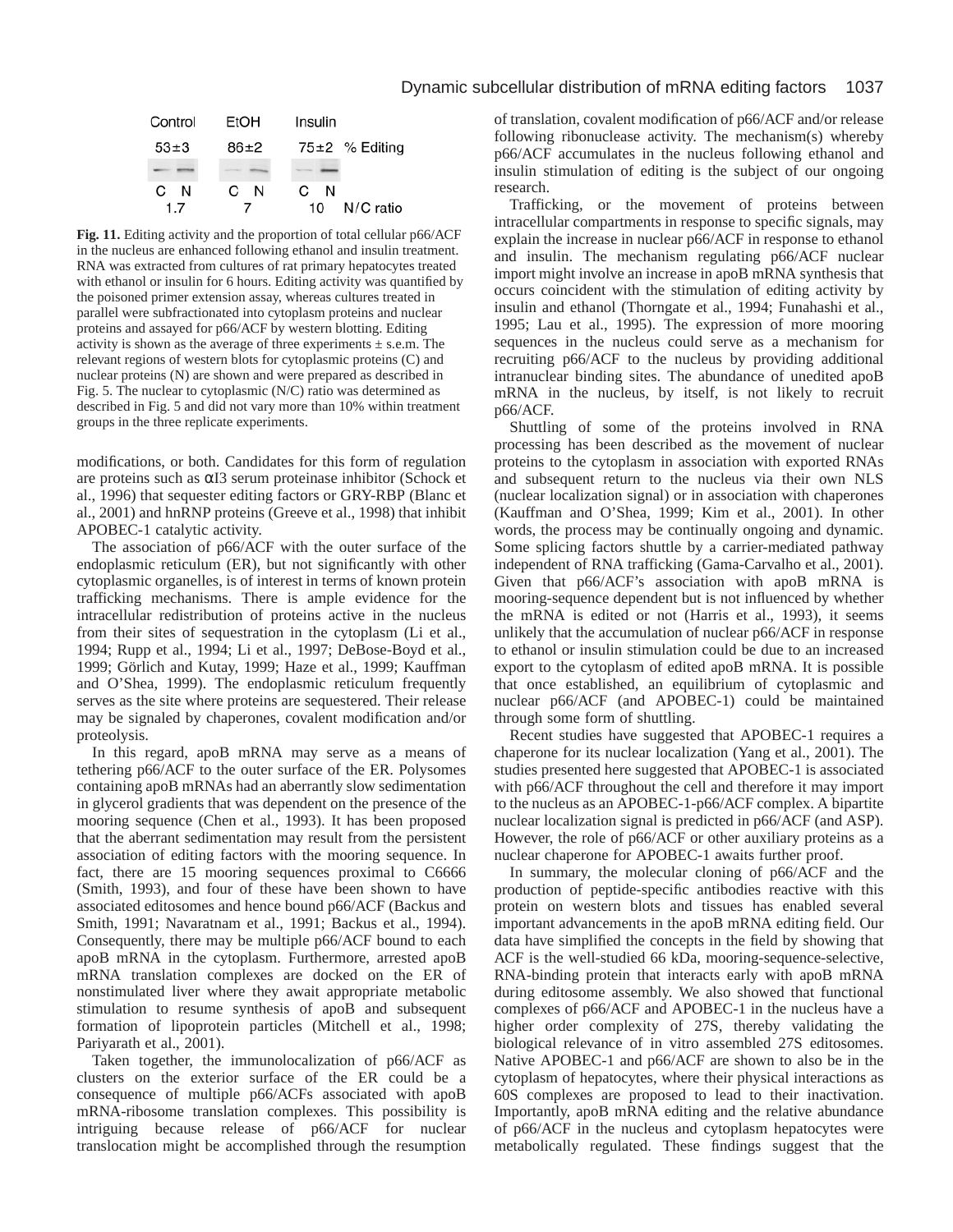intracellular distribution of editing factors and their assembly as 27S or 60S complexes may be an important strategy in the metabolic regulation of apoB mRNA editing.

We are grateful to Douglas Black UCLA, HHMI, Los Angeles for the gift of antibodies against KSRP and to Jenny M. L. Smith for the preparation of the figures. The DNA sequencing and electron microscopy were performed in the Nucleic Acids and the Electron Microscopy Research Core Facilities, respectively, at the University of Rochester. This work was supported by Public Health Services grants DK43739 and ES01247 awarded to H.C.S. and N.B., respectively, and by a grant from The Alcoholic Beverage Medical Research Foundation awarded to H.C.S. L.H.S. was supported by the Summer Undergraduate Research Fellowship (SURF) at the University of Rochester. The sequence data for p66/ACF has been submitted to the GenBank databases under the accession number AF290984.

#### **References**

- **Acton, S. L., Kozarsky, K. F. and Rigotti, A.** (1999). The HDL receptor SR-BI: a new therapeutic target for atherosclerosis. *Mol. Med. Today* **5**, 518- 524.
- **Anant, S., MacGinnitie, A. J. and Davidson, N. O.** (1995). APOBEC-1, the catalytic subunit of the mammalian apoB B mRNA editing enzyme, is a novel RNA-binding protein. *J. Biol. Chem.* **270**, 14762-14767.
- **Backus, J. W. and Smith, H. C.** (1991). Apo B mRNA sequences 3′ of the editing site are necessary and sufficient for editing and editosome assembly. *Nucleic Acids Res.* **19**, 6781-6786.
- Backus J. W., Schock, D. and Smith, H. C. (1994). Only cytidines 5' of the apolipoprotein B mRNA mooring sequence are edited. *Biochim. Biophys. Acta* **1219**, 1-14.
- **Blanc, V. N., Navaratnam, J. O., Henderson, S., Anant, S., Kennedy, Jarmuz, A., Scott, J. and Davidson, N. O.** (2001). Identification of GRY-RBP as an apo B mRNA binding protein that interacts with both apobec-1 and with apobec-1 complementation factor (ACF) to modulate C to U editing. *J. Biol. Chem.* **276**, 10272-10283.
- Brandstatter, J. H., Koulen, P. and Wässle, H. (1997). Selective synaptic distribution of kainate receptor subunits in the two plexiform layers of the rat retina. *J. Neurosci.* **17**, 9298-9307.
- **Chan, L., Chang, B. H.-L., Nakamuta, M., Li, W.-H. and Smith, L. C.** (1997). Apobec-1 and apo B mRNA editing. *Biochim. Biophys. Acta* **1345**, 11-26.
- **Chen, S.-H., Habib, G., Yang, C.-Y., Gu, Z.-W., Lee, B. R., Weng, S.-A., Silberman, S. R., Cai, S.-J., Deslypere, J. P., Rosseneu, M. et al.** (1987). Apo B-48 is the product of a messenger RNA with an organ-specific inframe stop codon. *Science* **328**, 363-366.
- **Chen, X., Sparks, J. D., Yau, Z. and Fisher, E. A.** (1993). Hepatic polysomes that contain apoprotein B mRNA have unusual physical properties. *J. Biol. Chem.* **268**, 21007-21013.
- **Chou, M.-Y., Rooke, N., Turck, C. W. and Black, D. L.** (1999). hnRNP H is a component of a splicing enhancer complex that activated a c-src alternative exon in neuronal cells. *Mol. Cell. Biol.* **19**, 69-77.
- **Davidson, N. O.** (1993) Apo B mRNA editing: a key controlling element targeting fats to proper tissue. *Ann. Med.* **25**, 539-543.
- **DeBose-Boyd, R. A., Brown, M. S., Li, W.-P., Nohturfft, A., Goldstein, J. L. and Espenshade, P. J.** (1999). Transport-dependent proteolysis of SREBP: relocation of Site-1 protease from Golgi to ER obviates the need for SREBP transport to Golgi. *Cell* **99**, 703-712.
- **Eils, R., Gerlich, D., Tvarusko, W., Spector, D. L. and Misteli, T.** (2000) Quantitative imaging of pre-mRNA splicing factors in living cells. *Mol. Cell. Biol*. **11**, 413-418.
- Fakan, S. and Puvion, E. (1980). The ultrastructural visualization of nuclear and extranucleolar RNA synthesis and distribution. *Int. Rev. Cytol.* **65**, 255- 299.
- **Funahashi, T., Giannoni, F., DePaoli, A. M., Skarosi, S. F. and Davidson, N. O.** (1995). Tissue-specific, developmental and nutritional regulation of the gene encoding the catalytic subunit of the rat apoB mRNA editing enzyme: functional role in the modulation of apoB mRNA editing. *J. Lipid Res.* **36**, 414-428.

**Gama-Carvalho, M., Carvalho, M. P., Kehlenbach, A., Valcarcel, J. and**

**Carmo-Fonseca, M.** (2001). Nucleocytoplasmic shuttling of heterodimeric splicing factor U2AF. *J. Biol. Chem.* **276**, 13104-13112.

- Görlich, D. and Kutay, U. (1999). Transport between the cell nucleus and the cytoplasm. *Annu. Rev. Cell Dev. Biol*. **15**, 607-660.
- **Greeve, J., Lellek, H., Rautenberg, P. and Greten, H.** (1998). Inhibition of the apo B mRNA editing enzyme-complex by hnRNP C1 protein and 40S hnRNP complexes. *Biol. Chem.* **379**, 1063-1073.
- **Grumbach, I. M. and Veh, R. W.** (1995). The SA/rABC technique: a new ABC procedure for detection of antigens at increased sensitivity. *J. Histochem. Cytochem.* **43**, 31-37
- **Harris, S. G., Sabio, I., Mayer, E., Steinburg, M. F., Backus, J. W., Sparks, J. D., Sparks, C. E. and Smith, H. C.** (1993). Extract-specific heterogeneity in high-order complexes containing apo B mRNA editing activity and RNA-binding proteins. *J. Biol. Chem.* **268**, 7382-7392.
- **Haze, K., Yoshida, H., Yanagi, H., Yura, T. and Mori, K.** (1999). Mammalian transcription factor ATF6 is synthesized as a transmembrane protein and activated by proteolysis in response to endoplasmic reticulum stress. *Mol. Biol. Cell* **10**, 3787-3799.
- **Kauffman, A. and O'Shea, E. K.** (1999). Regulation of nuclear localization: a key to a door. *Annu. Rev. Cell Dev. Biol*. **15**, 291-339.
- **Kim, V. N., Yong, J., Kataoka, N., Abel, L., Diem, M. D. and Dreyfuss, G.** (2001). The Y14 protein communicates to the cytoplasm the position of the exon-exon junctions. *EMBO J.* **20**, 2062-2068.
- **Lau, P. P., Chen, S.-H. and Chan, L.** (1990). A 40 kilodalton rat liver nuclear protein binds specifically to apo B mRNA around the RNA editing site. *Nucleic Acids Res.* **18**, 5817-5821.
- **Lau, P. P., Xiong, W., Zhu, H.-J., Chen, S.-H. and Chan, L.** (1991). Apo B mRNA editing is an intranuclear event that occurs posttranscriptionally coincident with splicing and polyadenylation. *J. Biol. Chem.* **266**, 20550- 20554.
- **Lau, P. P., Zhu, H.-J., Baldini, H. A., Charnsangavej, C. and Chan, L.** (1994). Dimeric structure of a human apo B mRNA editing protein and cloning and chromosomal localization of its gene. *Proc. Natl. Acad. Sci. USA* **91**, 8522-8526.
- **Lau, P. P., Cahill, D. J., Zhu, H.-J. and Chan, L.** (1995). Ethanol modulates apoB mRNA editing. *J. Lipid Res.* **36**, 2069-2078.
- **Lau, P. P., Zhu, H. K. J., Nakamuta, M. and Chan, L.** (1997). Cloning of an apobec-1-binding protein that also interacts with apo B mRNA and evidence for its involvement in RNA editing. *J. Biol. Chem.* **272**, 1452-1455.
- **Lau, P. P, Chang, B. H. J. and Chan, L.** (2001). Two-hybrid cloning identifies an RNA-binding protein, GRY-RBP, as a component of apobec-1 editosome. *Biochem. Biophys. Res. Commun.* **282**, 977-983.
- **Lellek, H., Kirsten, R., Diehl, I., Apostel, F., Buck, F. and Greeve, J.** (2000). Purification and Molecular cloning of a novel essential component of the apo B mRNA editing enzyme complex. *J. Biol. Chem.* **275**, 19848-19856.
- **Li, X., Shou, W., Kloc, M., Reddy, B. A. and Etkin, L. D.** (1994). Cytoplasmic retention of *Xenopus* nuclear factor 7 before the mid blastula transition has a unique anchoring mechanism involving a retention domain and several phosphorylation sites. *J. Cell Biol.* **124**, 7-17.
- Li, J., Meyer, A. N. and Donoghue, D. J. (1997). Nuclear localization of cyclin B mediates its biological activity and is regulated by phosphorylation. *Proc. Natl. Acad. Sci. USA* **94**, 502-507.
- MacGinnitie, A. J., Anant, S. and Davidson, N. O. (1995). Mutagenesis of APOBEC-1, the catalytic subunit of the mammalian apolipoprotein B mRNA editing enzyme, reveals distinct domains that mediate cytosine nucleoside deaminase, RNA-binding, and RNA editing activity. *J. Biol. Chem.* **270**, 14768-14775.
- **Mehta, A., Kinter, M. T., Sherman, N. E. and Driscoll, D. M.** (2000). Molecular cloning of apobec-1 complementation factor, a novel RNA binding protein involved in the editing of apo B mRNA. *Mol. Cell. Biol.* **20**, 1846-1854.
- **Min, H., Turck, C. W., Nikolic, J. M. and Black, D. L.** (1997). A new regulatory protein KSRP medicates exon inclusion through a intronic splicing enhancer. *Genes Dev.* **11**, 1023-1036.
- Misteli, T., Caceres, J. F. and Spector, D. L. (1997). The dynamics of a premRNA splicing factor in living cells. *Nature* **387**, 523-527.
- **Mitchell, D. M., Zhou, M., Pariyarath, R., Wang, H., Atitchison, J. D.,** Ginsberg, H. N. and Fisher, E. A. (1998). Apoprotein B100 has a prolonged interaction with the translocon during which its lipidation and change from dependence on the microsomal triglyceride transfer protein to independence. *Proc. Natl. Acad. Sci. USA* **95**, 14733-14738.
- **Navaratnam, N., Patel, D., Shah, R. R., Greeve, J. C., Powell, L. M., Knott, T. J. and Scott, J.** (1991). An additional editing site is present in apolipoprotein B mRNA. *Nucleic Acids Res*. **19**, 1741-1744.